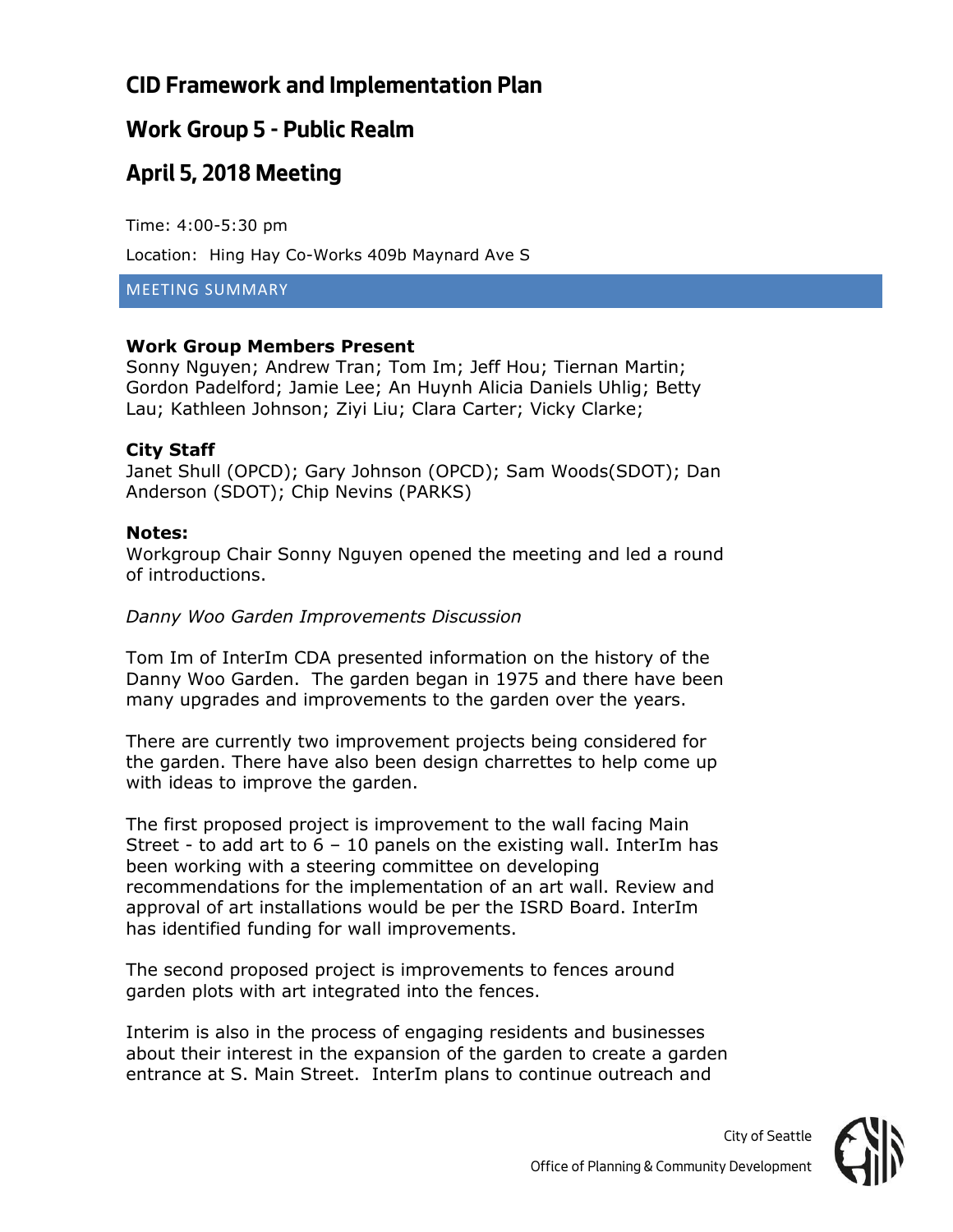## **Work Group 5 - Public Realm**

# **April 5, 2018 Meeting**

engagement with stakeholders to gather more community input to determine how or if to pursue garden expansion.

Discussion: The group talked about the importance of getting nearby businesses' and residents' input. There were questions about an existing dumpster and fire hydrant and the status of parking on S. Main Street. It was clarified that the proposed garden expansion would not displace existing parking. It was observed that the expansion project could help inform the ISRD guidelines update. It also provides garden space for children who live near the site and provides a cultural connection to the neighborhood with a more prominent entrance.

The Workgroup was asked what it thought about this project moving forward. The consensus was the proposed improvements to the Danny Woo Garden should be moved forward for further outreach and planning/design. Outreach for the overall CID Public Realm Element can help inform the community about the proposed Danny Woo Garden improvements and be another means of gathering input.

### *Under I-5 Improvements Discussion:*

Andrew Tran of InterIm CDA presented updated drawings for I-5 Underpass improvement concepts. Updated concepts respond to additional community input that was received after the March 1 Public Realm Workgroup meeting. Overall, the community input was for a balance of activation of the area with activities that are primarily for the CID Community.

See the PowerPoint for updated concept drawings.

Next steps are an open house/outreach event and further project scoping to identify potential project phasing, identification of "quick wins" (improvements that would be ready of for implementation in the near term).

Andrew asked for input from the group on whether a basketball court was preferred as there is one included in the park at Yesler Terrace. Other questions for the group included input on a proposed dog park and skate park.

Input and comments included:

• Ninja training course

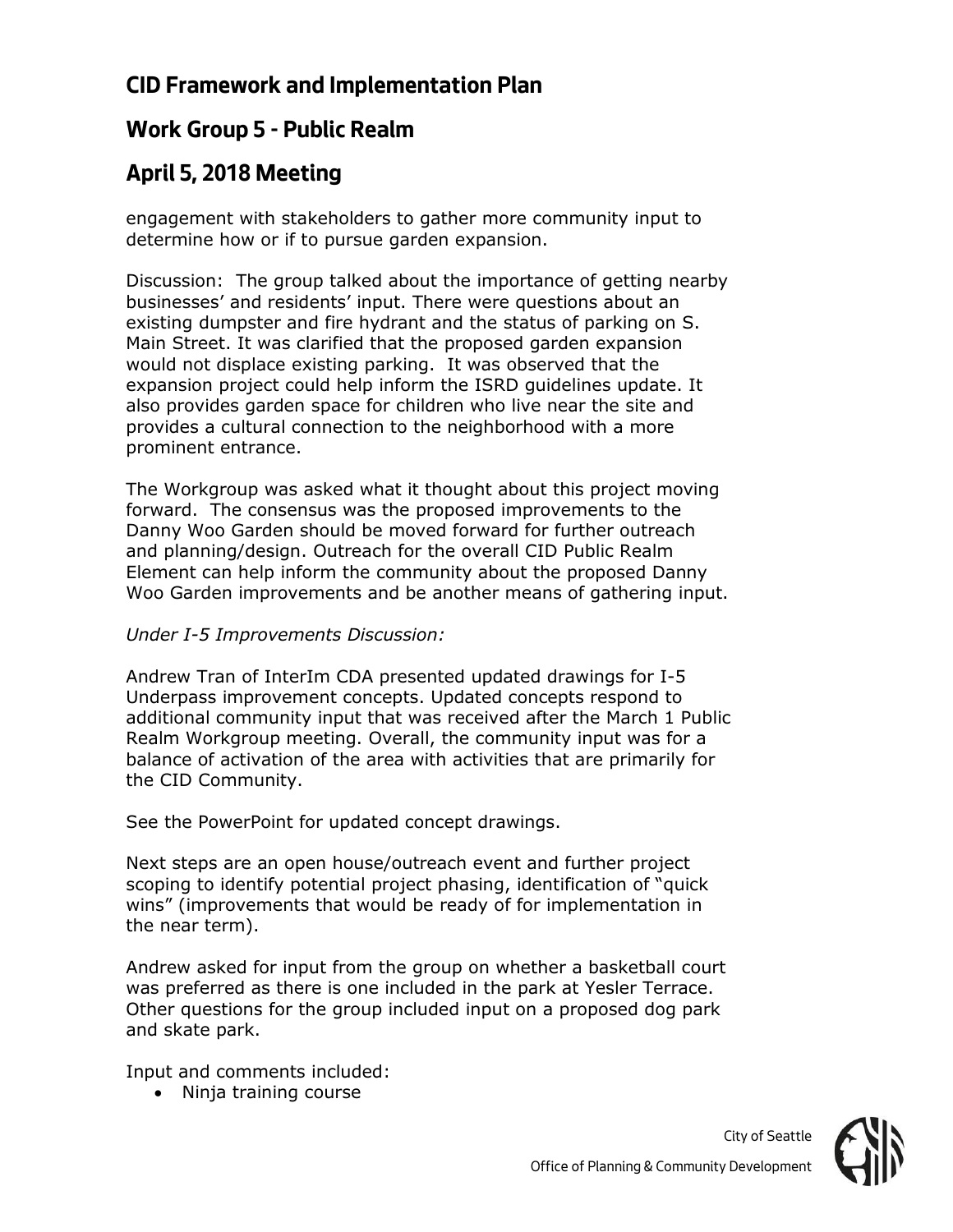### **Work Group 5 - Public Realm**

## **April 5, 2018 Meeting**

- Parcours
- Skate park elements could be mobile (e.g. plywood)
- Skate park proponents may have money to help pay for improvements – skate park near Seattle Center is going away – perhaps re-locate to CID
- Potential performance space
- Programming of space is important to success
- Massive Monkey could use space

### *Center City Bike Network South End Connection:*

Sam Woods and Dan Anderson of Seattle Department of Transportation (SDOT) presented a PowerPoint [presentation](file:///C:/Users/atran/Downloads/18%2004%2004%20CID%20Presentation%20DA.pdf) on alternate bike routes through the CID to provide a connection between 2<sup>nd</sup> Avenue and Dearborn. Dearborn improvements (a protected bike lane) will be installed this summer.

Seven route options through the CID have been evaluated and all of them have some challenges. Two options (Option 2 and Option 4) are being reviewed further. Option 2 connects through S Main Street and  $6<sup>th</sup>$  Ave S. Option 4 connects through  $2<sup>nd</sup>$  Ave S, S. King St, S. Weller St and 6<sup>th</sup> Ave S and would traverse the Union Station Plaza.

SDOT is in the planning phase of the project (three phases: 1)Planning, 2)Design and 3)Construction) and beginning to plan for public outreach. The goal of outreach is to get feedback on alternatives and keep the community informed of the work. Staff would like the Workgroup members to help them identify who they should talk to in the neighborhood. Outreach materials on the bike network will be translated into Japanese, Traditional and Simple Chinese and Vietnamese.

*Discussion:* It was suggested that SDOT staff create cross sections to help visually describe the bike route options. It was also suggested that presentations to the community consider both the cyclist and the neighborhood community member perspective when route options are being compared/described.

The Workgroup expressed interest in a tour of the alternate routes. Gordon Padelford suggested that a bicycle tour could be arranged and he could also get access to bicycles for folks to use for the tour.